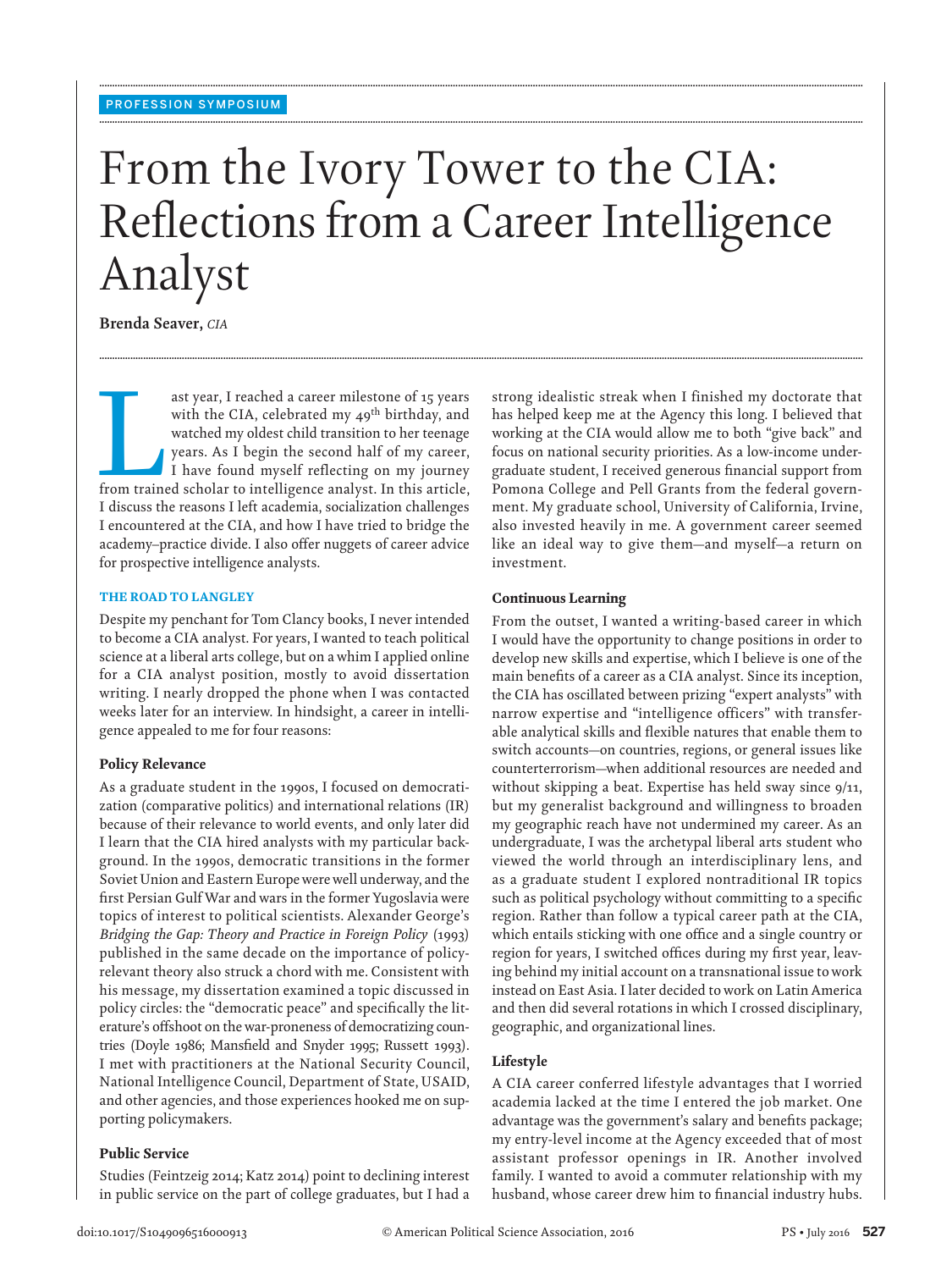#### Profession Symposium: *Careers Outside Academia* **........................................................................................................................................................................................................................................................................................................**

Hardly plentiful at the time, the majority of faculty openings in IR were located in areas that were not viable for him, but my husband had little difficulty transferring to his firm's Washington, DC office not far from CIA headquarters.

#### **ADJUSTMENT PAINS**

 I did not fully appreciate organizational theory until I confronted the CIA's massive bureaucracy and the challenges theorists commonly associate with large organizations, such as inertia, hierarchy, and red tape. Aspiring intelligence analysts should think seriously about whether they want to work in such an environment because it is not for everyone. Few days go by when I do not think of the aphorism associated with Graham Allison (1971), "where you stand depends on intelligence priorities and are slower-paced than accounts like counterterrorism. Nonetheless, occasionally I have had to write short and long assessments under tight deadlines while monitoring incoming intelligence reporting, briefing officials, and coordinating with others' analysis. Because policymakers are extremely busy, analysts must adjust their pace and products to officials' meeting and travel schedules to ensure the timely delivery of intelligence.

#### **Brevity and Clarity**

 Because academic writing bears little resemblance to the structure of intelligence assessments, the CIA requires all new analysts to participate in a months-long training program. I know former academicians who left the Agency in

 *I did not fully appreciate organizational theory until I confronted the CIA's massive bureaucracy and the challenges theorists commonly associate with large organizations, such as inertia, hierarchy, and red tape. Aspiring intelligence analysts should think seriously about whether they want to work in such an environment because it is not for everyone.* 

**........................................................................................................................................................................................................................................................................................................**

where you sit," during sometimes frustrating interactions with CIA analysts outside of my office, counterparts at other intelligence community agencies, and US officials, most of whom cling to views consistent with their bureaucratic interests. I also learned quickly in this environment that academic credentials carry less weight than experience and relationships. Four additional factors further complicated my transition:

# **Loss of Autonomy**

 Adapting to the Agency's hierarchical and paternalistic culture probably was more challenging for me than for many other analysts because I was a thirty-something "mid-career hire" and not a typical analyst in my twenties with a newly-minted master's degree, though most new analysts groan about their lack of autonomy. When I joined the Agency, I lost unfiltered access to US officials, including contacts I developed while researching my dissertation. More frustrating, however, was learning to adapt to corporate analysis. All production, written and verbal, is coordinated with analysts who have equities on the topic. Post-9/11 intelligence reforms also mandated that analysts coordinate articles for the President's Daily Briefing with the 17-agency intelligence community. Additionally, the CIA's byzantine editing process, which involves layers of editors, is more daunting than what I experienced with academic journals, and I have less control over the topics I write about.

#### **Pace of Work**

 I was ill-prepared for intelligence analysis's tempo, which is more comparable to a newspaper than a university, and is a factor prospective analysts should consider. I have mainly worked on "global coverage" accounts that are not top part because they craved having more time to do in-depth research and preferred to write books using a more traditional writing formula. Whereas academia favors long publications infused with methodological details, US officials usually have only minutes to listen to a briefing or skim a paper. As a result, methodology is limited to footnotes or appendices, if that. Analytic subheadings and bullet items make it easier for policymakers to skim products, and analysts adhere to an inverted pyramid structure in their writing and briefings that is unnatural for most new analysts. Analytic judgments come first, followed by a few supporting points or raw intelligence reports, while adjectives and adverbs are a luxury. Despite this formula's merits, US officials frequently still do not have time to read beyond an assessment's opening key judgments.

#### **Work–Life Balance**

 Balancing long hours at work with family did not prove challenging until I had children, and I continue to struggle with balance issues despite my part-time schedule. Indeed, I have pursued specific rotations because they were more family friendly than the schedule associated with covering traditional country-based accounts, which involves writing tactical "current intelligence" pieces for the president and other policymakers. Intelligence analysis in my view is a full-time job, and part-time slots are rarely accessible to applicants from outside the Agency. Some managers allow analysts to downshift schedules—usually for family or health reasons—but many do not because their units cannot spare the analytic coverage. The vast majority of CIA analysts work more than full-time, frequently coming in during the wee hours of the morning to brief (around 2:00 a.m. or 4:00 a.m. depending on who they are briefing), staying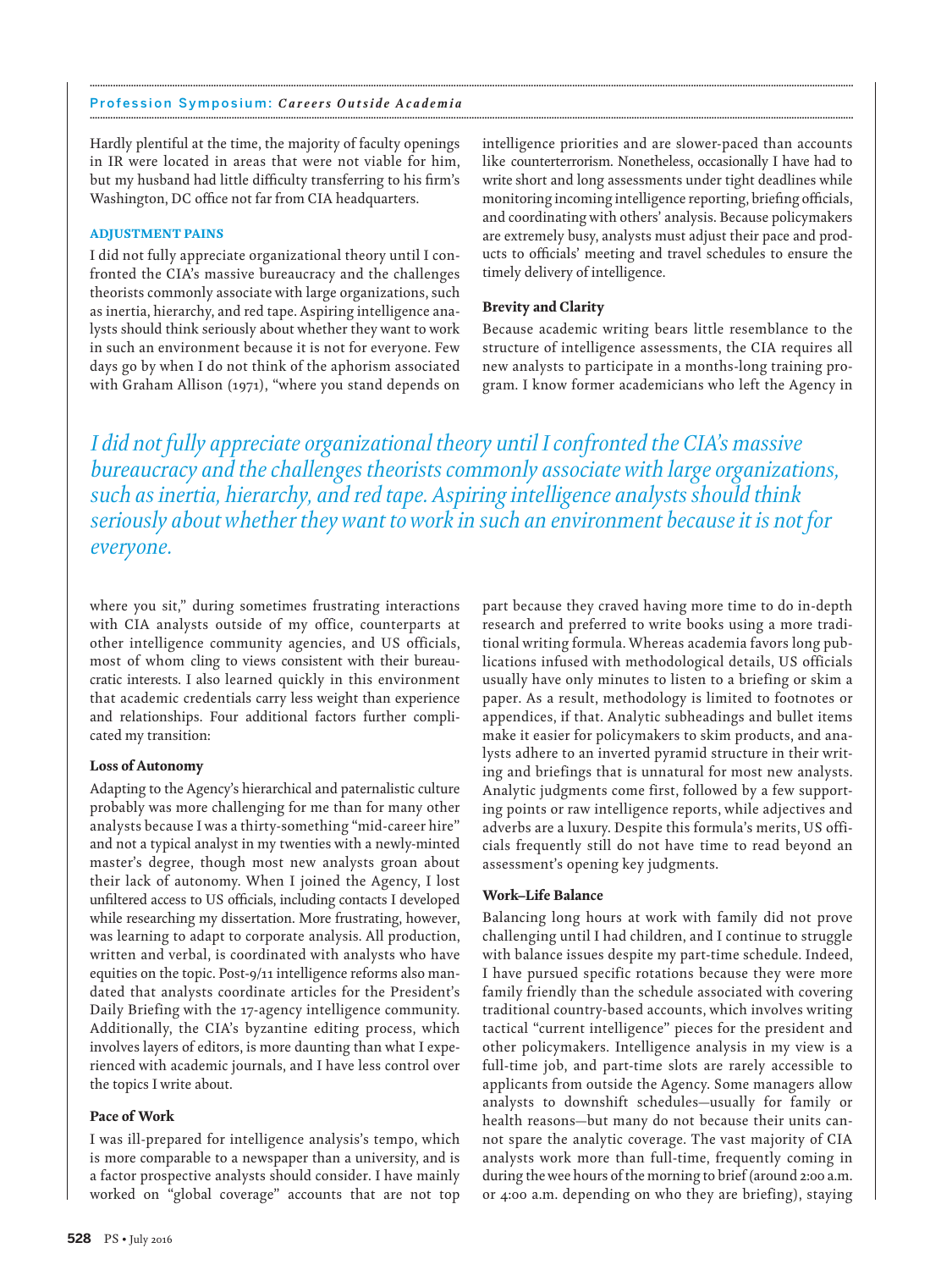late into the evening to oversee final edits, and working weekends to meet deadlines or write reports on breaking events.

#### **SEARCHING FOR THE THEORY–PRACTICE SWEET SPOT**

 Much has been written about the theory–policy divide in political science and international relations because a substantial amount of scholarly work addresses esoteric topics or is not written in plain language that is accessible to non-experts (Avey and Desch 2013; Byman and Kroenig 2016; Drezner 2015; Walt 2005). I have looked for ways to narrow this gap because scholars have an advantage that many analysts lack: They have

#### **Rotations**

**........................................................................................................................................................................................................................................................................................................**

**........................................................................................................................................................................................................................................................................................................**

 I have pursued several outreach-oriented rotations inside and outside the Agency that probably would be of interest to former scholars or graduate students contemplating a career in intelligence analysis. I was a national security fellow at the Woodrow Wilson Center for a year, where I conducted in-depth research, published unclassified articles, and interacted with other fellows and staff. I also spent two years in CIA's Red Cell, a unit that focuses on out-of-the-box analysis and embraces academic outreach (Zenko 2015). My joint-duty rotation as an analyst in the Department of State's Bureau of Intelligence and Research

 *Much has been written about the theory–policy divide in political science and international relations because a substantial amount of scholarly work addresses esoteric topics or is not written in plain language that is accessible to non-experts (Avey and Desch 2013; Byman and Kroenig 2016 ; Drezner 2015 ; Walt 2005 ).* 

more time to devote to research that can help analysts put into context what we see in raw intelligence reports.

 In my experience, academic knowledge that is of greatest use to intelligence analysts and policymakers tends to: 1) offer novel frameworks that increase analysts' understanding of an issue, such as counterinsurgency; 2) provide new empirical data not available elsewhere on topics like foreign publics' views of the United States or of Islamist extremism; 3) come from credible sources in other countries; 4) include insights that can be condensed into a few sentences; and 5) relate directly to a policy priority, such as countering nuclear proliferation. To tap academic knowledge, I have used a three-pronged approach:

#### **Traditional Outreach**

 CIA analysts follow strict procedures in their interactions with academic experts—rules that are designed to protect analysts, the Agency, scholars, and their organizations. Prospective analysts would need to be comfortable operating within these limits. Analysts are prohibited from "tasking" scholars, meaning they cannot give academic experts questions to

(INR) gave me direct access to diplomats and academic conferences funded by INR's outreach unit. Years ago, I also organized a sabbatical available to advanced analysts, during which I worked with a local professor and department head on unclassified papers related to my account.

#### **Translating Academic-Speak**

 I include citations of relevant academic work in my written assessments and talking points when they offer insights or context that other sources lack, which would be a natural tendency for former scholars or recent graduate students who are steeped in the latest research. The main challenge is to remove all jargon and summarize insights briefly. The CIA's economic analysts traditionally have used unclassified economic data in their work, and leadership analysts often have cited biographies.<sup>1</sup> However, I have noticed a growing number of citations of journal articles, quantitative studies, and think tank reports in other types of assessments. These sources do not feed into our main database of raw intelligence reports and require additional effort to locate.

# *Analysts are prohibited from "tasking" scholars, meaning they cannot give academic experts questions to research, whether in the United States or overseas.*

research, whether in the United States or overseas. Those constraints notwithstanding, CIA analysts look to experts for empirical data, frameworks, historical background, and novel insights to deepen their contextual knowledge and test their main judgments and assumptions. I have arranged for scholars to take part in roundtables at the CIA or offsite conferences, which almost always have been productive. However, experts who regularly interact with US officials, or who have worked inside the US government, are generally better at conveying their insights briefly and applying them to policy priorities.

#### **FINAL MUSINGS**

 A career in intelligence analysis is not for everyone, and my hope is that the thoughts and experiences I have shared in this article will give job seekers a better sense of the benefits, demands, and challenges that one intelligence analyst has experienced during her career. I also identified key organizational factors and job requirements that prospective applicants should weigh carefully as they chart their career paths and highlighted the important role academic knowledge can play in intelligence analysis and policy support.  $\blacksquare$